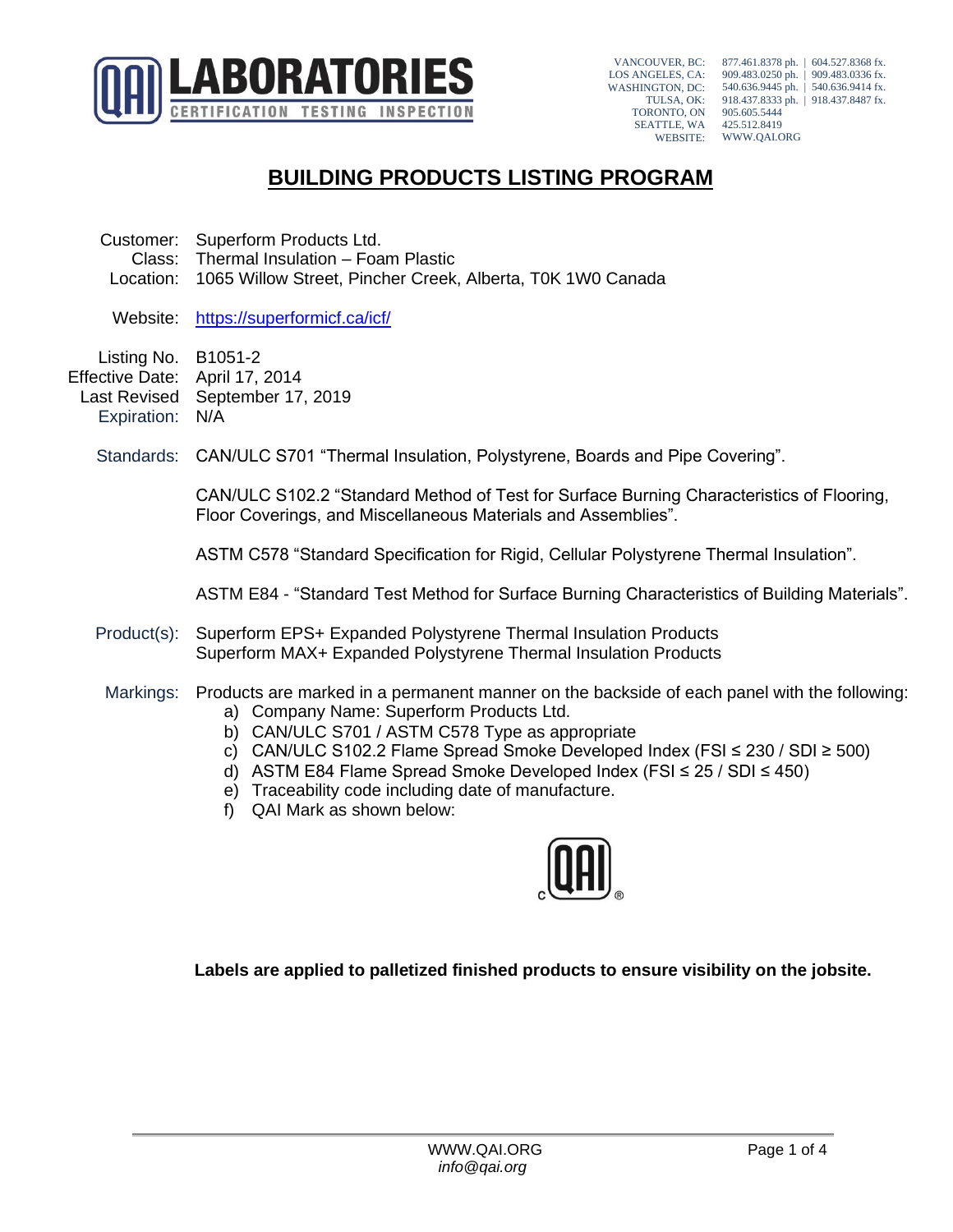

VANCOUVER, BC: LOS ANGELES, CA: WASHINGTON, DC: TULSA, OK: TORONTO, ON SEATTLE, WA WEBSITE:

877.461.8378 ph. | 604.527.8368 fx. 909.483.0250 ph. | 909.483.0336 fx. 540.636.9445 ph. | 540.636.9414 fx. 918.437.8333 ph. | 918.437.8487 fx. 905.605.5444 425.512.8419 WWW.QAI.ORG

|  | Ratings: |
|--|----------|
|  |          |
|  |          |

| SUPERFORM EPS+ THERMAL INSULATION TYPES PER CAN/ULC S701                  |                                                     |                                                       |                             |  |
|---------------------------------------------------------------------------|-----------------------------------------------------|-------------------------------------------------------|-----------------------------|--|
| <b>PROPERTY</b>                                                           | TYPE <sub>1</sub><br><b>EPS+10</b><br><b>MAX+10</b> | TYPE <sub>2</sub><br>EPS+16, EPS+20<br>MAX+16, MAX+20 | TYPE 3<br>EPS+25, EPS+401,2 |  |
| <b>Thermal Resistance</b><br>Minimum at 25 mm Thickness<br>$(m^{2*0}C/W)$ | $0.65^{3}$                                          | 0.70 <sup>3</sup>                                     | 0.74                        |  |
| Water Vapour Permeance Maximum at<br>25 mm Thickness<br>$(Ng/Pa*s*m2)$    | 300                                                 | 200                                                   | 130                         |  |
| Dimensional Stability Maximum Linear<br>Change (%)                        | 1.5                                                 | 1.5                                                   | 1.5                         |  |
| <b>Flexural Strength Minimum</b><br>(kPa)                                 | 170                                                 | 240                                                   | 300                         |  |
| <b>Water Absorption</b><br>By Volume Maximum (%)                          | 6.0                                                 | 4.0                                                   | 2.0                         |  |
| <b>Compressive Strength</b><br>Minimum at 10% Deformation (kPa)           | 70                                                  | 110                                                   | 140                         |  |
| Limiting Oxygen Index Minimum<br>(%)                                      | 24                                                  | 24                                                    | 24                          |  |

Note 1: EPS+40 products meet Type 3 thermal insulation requirements but are used where higher compressive resistance applications are required.

Note 2: EPS+40 products noted have not been evaluated to CAN/ULC S102.2 or ASTM E84 for surface burning characteristics at this product density and should not be used where in proximity to habituated space.

Note 3: See Thermal Resistance Properties table below for Superform Products MAX+ EPS product R values.

| AMVIC EPS THERMAL INSULATION TYPES PER ASTM C578                     |                                            |                                               |                                                    |                            |                               |
|----------------------------------------------------------------------|--------------------------------------------|-----------------------------------------------|----------------------------------------------------|----------------------------|-------------------------------|
| <b>PROPERTY</b>                                                      | <b>TYPE I</b><br>$EPS+10$<br><b>MAX+10</b> | <b>TYPE VIII</b><br><b>EPS+10</b><br>$MAX+10$ | <b>TYPE II</b><br>EPS+16, EPS+20<br>MAX+16, MAX+20 | <b>TYPE IX</b><br>$EPS+25$ | <b>TYPE XIV</b><br>$EPS+40^2$ |
| Compressive Strength,<br>Minimum @ 10%<br>Deformation (psi)          | 10.0                                       | 13.0                                          | 15.0                                               | 25.0                       | 40.0                          |
| Thermal Resistance,<br>Minimum @ 1 inch Thick<br>$(F^*ft^{2*}h/Btu)$ | 3.6 <sup>3</sup>                           | 3.8 <sup>3</sup>                              | 4.0 <sup>3</sup>                                   | 4.2                        | 4.2                           |
| Flexural Strength,<br>Minimum (psi)                                  | 25.0                                       | 30.0                                          | 35.0                                               | 50.0                       | 60.0                          |
| Water Vapor Permeance,<br>@ 1 inch Thickness,<br>Maximum (Perms)     | 5.0                                        | 3.5                                           | 3.5                                                | 2.5                        | 2.5                           |
| <b>Water Absorption</b><br>By Volume, Maximum (%)                    | 4.0                                        | 3.0                                           | 3.0                                                | 2.0                        | 2.0                           |
| <b>Dimensional Stability</b><br>Linear Change,<br>Maximum (%)        | 2.0                                        | 2.0                                           | 2.0                                                | 2.0                        | 2.0                           |
| Oxygen Index,                                                        | 24.0                                       | 24.0                                          | 24.0                                               | 24.0                       | 24.0                          |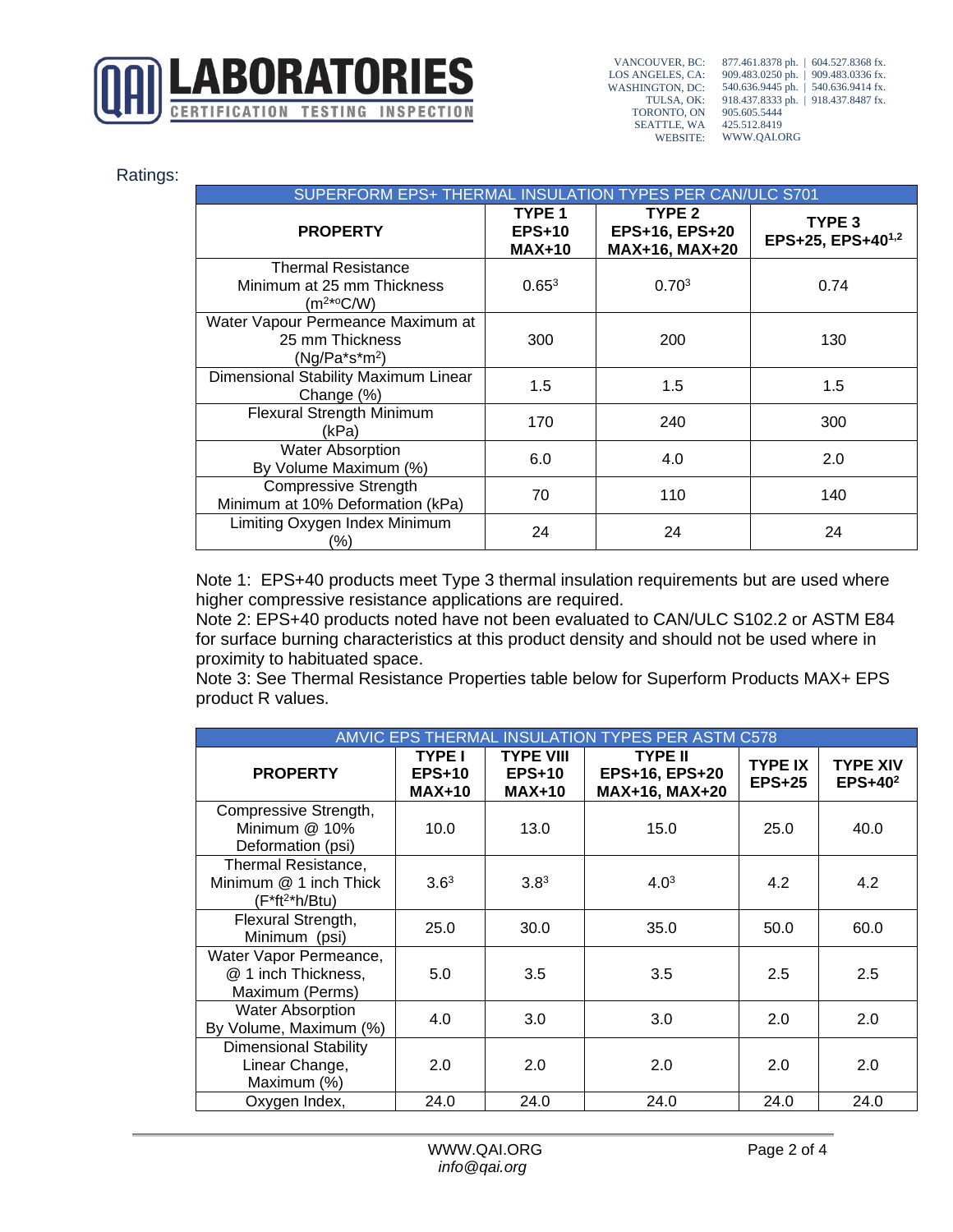

VANCOUVER, BC: LOS ANGELES, CA: WASHINGTON, DC: 540.636.9445 ph. | 540.636.9414 fx. TULSA, OK: TORONTO, ON SEATTLE, WA WEBSITE: 877.461.8378 ph. | 604.527.8368 fx. 909.483.0250 ph. | 909.483.0336 fx. 918.437.8333 ph. | 918.437.8487 fx. 905.605.5444 425.512.8419 WWW.QAI.ORG

| Minimum<br>(%)            |      |          |     |      |      |
|---------------------------|------|----------|-----|------|------|
| Density                   | 0.90 | 1 F<br>. | .35 | . 80 | 2.40 |
| $(lbs/ft^{3})$<br>Minimum |      |          |     |      |      |

Note 2: EPS+40 products noted have not been evaluated to CAN/ULC S102.2 or ASTM E84 for surface burning characteristics at this product density and should not be used where in proximity to habituated space.

Note 3: See Thermal Resistance Properties table below for Superform Products MAX+ EPS product R values.

Note 2: Products noted have not been evaluated to CAN/ULC S102.2 or ASTM E84 for surface burning characteristics.

| SUPERFORM EPS THERMAL INSULATION TYPES PER CAN/ULC S102.2                                 |                                 |                                    |                                               |                                                  |  |
|-------------------------------------------------------------------------------------------|---------------------------------|------------------------------------|-----------------------------------------------|--------------------------------------------------|--|
| <b>SUPERFORM</b><br><b>INSULATION</b>                                                     | <b>DENSITY</b>                  | <b>MAXIMUM</b><br><b>THICKNESS</b> | <b>FLAME</b><br><b>SPREAD</b><br><b>INDEX</b> | <b>SMOKE</b><br><b>DEVELOPED</b><br><b>INDEX</b> |  |
| Type 1, Type 2, Type 3<br>EPS+10, EPS+16,<br>EPS+20, EPS+25,<br>MAX+10, MAX+16,<br>MAX+20 | Maximum 32<br>kq/m <sup>3</sup> | $\leq 100$ mm                      | $\leq 230$                                    | $\geq 500$                                       |  |

| SUPERFORM EPS THERMAL INSULATION TYPES PER ASTM E843                                           |                                  |                                    |                                               |                                                  |  |  |
|------------------------------------------------------------------------------------------------|----------------------------------|------------------------------------|-----------------------------------------------|--------------------------------------------------|--|--|
| <b>SUPERFORM</b><br><b>INSULATION</b>                                                          | <b>DENSITY</b>                   | <b>MAXIMUM</b><br><b>THICKNESS</b> | <b>FLAME</b><br><b>SPREAD</b><br><b>INDEX</b> | <b>SMOKE</b><br><b>DEVELOPED</b><br><b>INDEX</b> |  |  |
| Type I, VIII, II, IX, XIV<br>EPS+10, EPS+16,<br>EPS+20, EPS+25,<br>MAX+10, MAX+16,<br>$MAX+20$ | Maximum<br>2.0 $\text{lbs/ft}^3$ | $\leq$ 4 inches                    | $\leq 25$                                     | $\leq 450$                                       |  |  |

Note 3: Ceiling measurement only. This measurement is conducted through determination of flame spread index and smoke developed index with the removal of any contribution of molten materials ignited on the floor of the tunnel assembly.

## Thermal Resistance Properties for Superform MAX+ in accordance with ASTM C518

| <b>Bead Grade(s) and</b><br><b>EPS Type</b> | <b>Minimum</b><br>Density kg/m <sup>3</sup><br>$(Ibs/ft^3)$ | <b>Thermal Resistance</b><br>@ 1 inch (25 mm)<br>Thickness at 75°F<br>$(23^{\circ}C)$ Mean<br><b>Temperature</b><br>$K*m2/W$<br>$(F * ft2 * h / Btu)$ | <b>Thermal Resistance</b><br>@ 25 mm (1 inch)<br>Thickness at 4°C<br>$(40^{\circ}F)$ Mean<br><b>Temperature</b><br>$K*m2/W$<br>$(F * ft2 * h / Btu)$ |
|---------------------------------------------|-------------------------------------------------------------|-------------------------------------------------------------------------------------------------------------------------------------------------------|------------------------------------------------------------------------------------------------------------------------------------------------------|
|---------------------------------------------|-------------------------------------------------------------|-------------------------------------------------------------------------------------------------------------------------------------------------------|------------------------------------------------------------------------------------------------------------------------------------------------------|